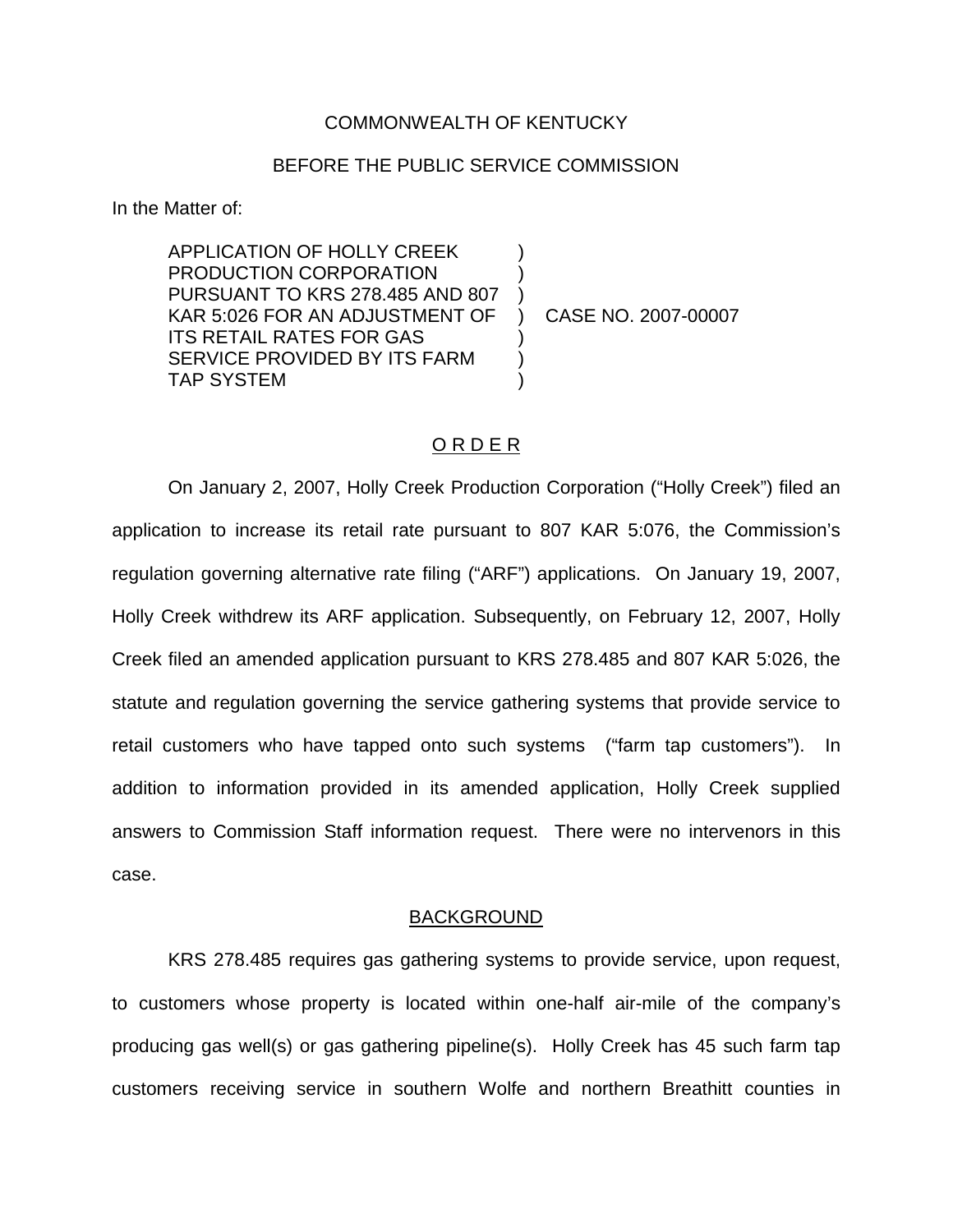Kentucky. Holly Creek states that due to the increase in the market price of gas since the time of its last rate increase in 2002, it must adjust its farm tap rates. Holly Creek proposes the following increase in its farm tap rates:

|                      | Current | Proposed | % Increase |
|----------------------|---------|----------|------------|
| Minimum Bill (2 Mcf) | \$11.80 | \$21.38  | 81.2%      |
| All Additional Mcf   | \$5.90  | \$10.69  | 81.2%      |

807 KAR 5:026, Section 9, allows a farm tap operator to request an adjustment in retail rates if: (1) the percentage change in rates does not exceed the percentage change in the price index during the most recent 12-month period immediately preceding the date the proposed tariff is filed;<sup>1</sup> and (2) the proposed rate does not exceed the highest average volumetric rate of a local gas distribution utility approved by the commission and in effect on the date the proposed tariff is filed. The percentage change in the price index during the most recent 12-month period immediately preceding the proposed tariff was a 33.7 percent decrease. Holly Creek's proposal, which represents an increase of 81.2 percent, exceeds this percentage change in the price index. If this situation occurs, the regulation requires the farm tap operator to provide its costs to provide service during the previous 2 years, current within 90 days of the date the proposed tariff is filed.

Holly Creek supplied an analysis of its administrative and proposed gas costs but, rather than strictly applying the criteria set forth in 807 KAR 5:026, it proposed to use Platts' 12-month Columbia Gas Transmission Corporation Appalachian Index as

 $1$  807 KAR 5:026 defines price index as the average of the producer price indexutility natural gas (PPI-05) for the most recent 12-month period as published monthly by the United States Department of Labor, Bureau of Labor Statistics.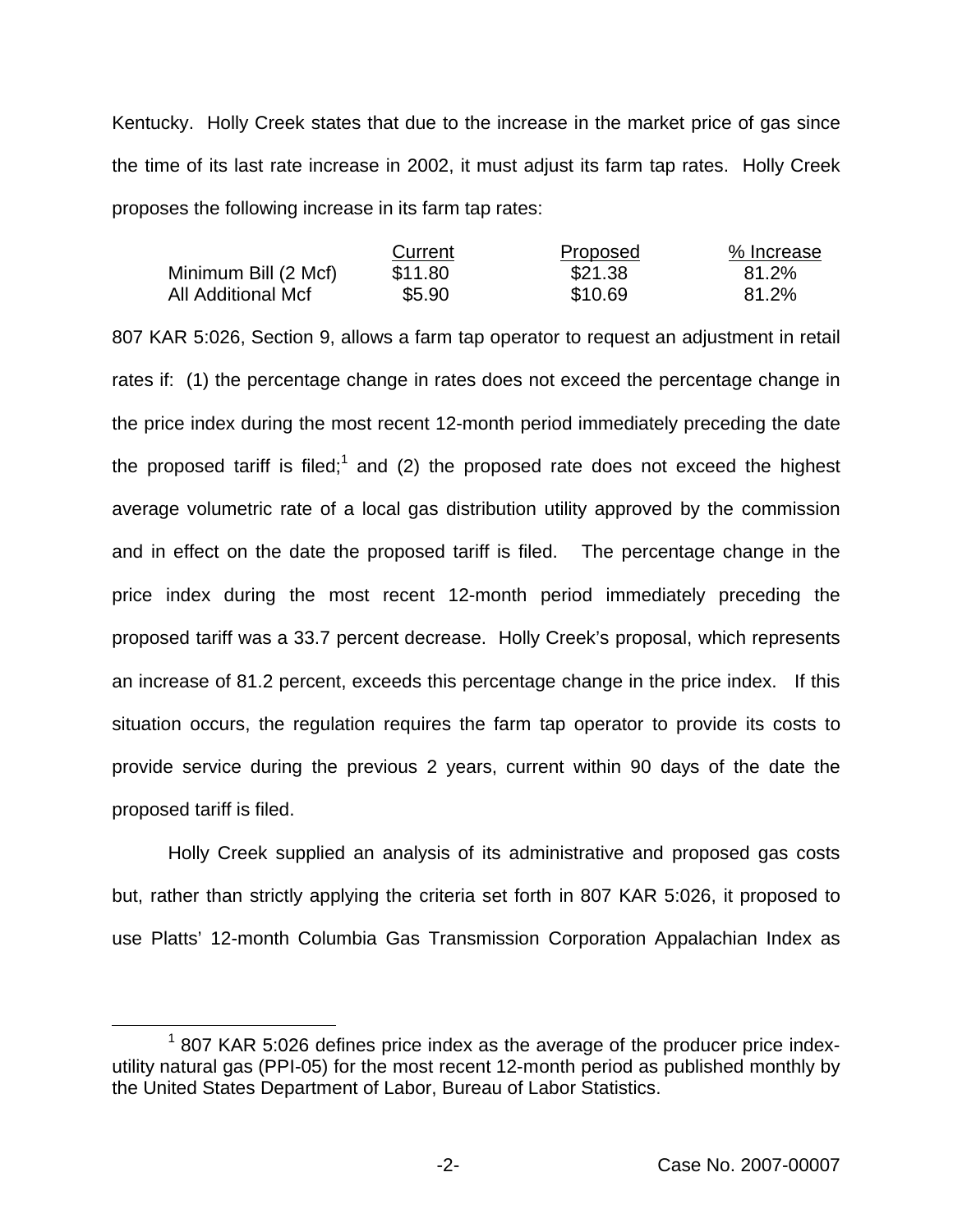reported by the Federal Energy Regulatory Commission to calculate the gas cost portion of its rate.<sup>2</sup> As the Commission has approved this pricing mechanism in prior farm tap cases, the most recent being Case No.  $2006-00460$ , we will continue to accept this method in determining the rates for Holly Creek's farm tap customers.

The Commission, having considered the evidence of record and being otherwise sufficiently advised, finds that the rates, charges, and terms in the Appendix to this Order are fair, just, and reasonable, in the public interest, and should be approved effective with the date of this Order.

IT IS THEREFORE ORDERED that:

1. Holly Creek's proposed rate is approved.

2. The rates in the Appendix, attached hereto and incorporated herein, are approved for service rendered on and after the date of this Order.

3. Within 20 days of the date of this Order, Holly Creek shall file with this Commission its revised tariff showing the effective date, the date of issue, and a statement that it is issued pursuant to this Order.

 $2$  The gas cost component of the proposed rate, based on the Columbia Gas Transmission Corporation Appalachian Index, is \$8.43 per Mcf.

<sup>3</sup> Case No. 2006-00460, Application of G.S. Knox Gas Company to Increase its Rates and Charges for Providing Farm Tap Service to KRS 278.485, Order dated January 12, 2007.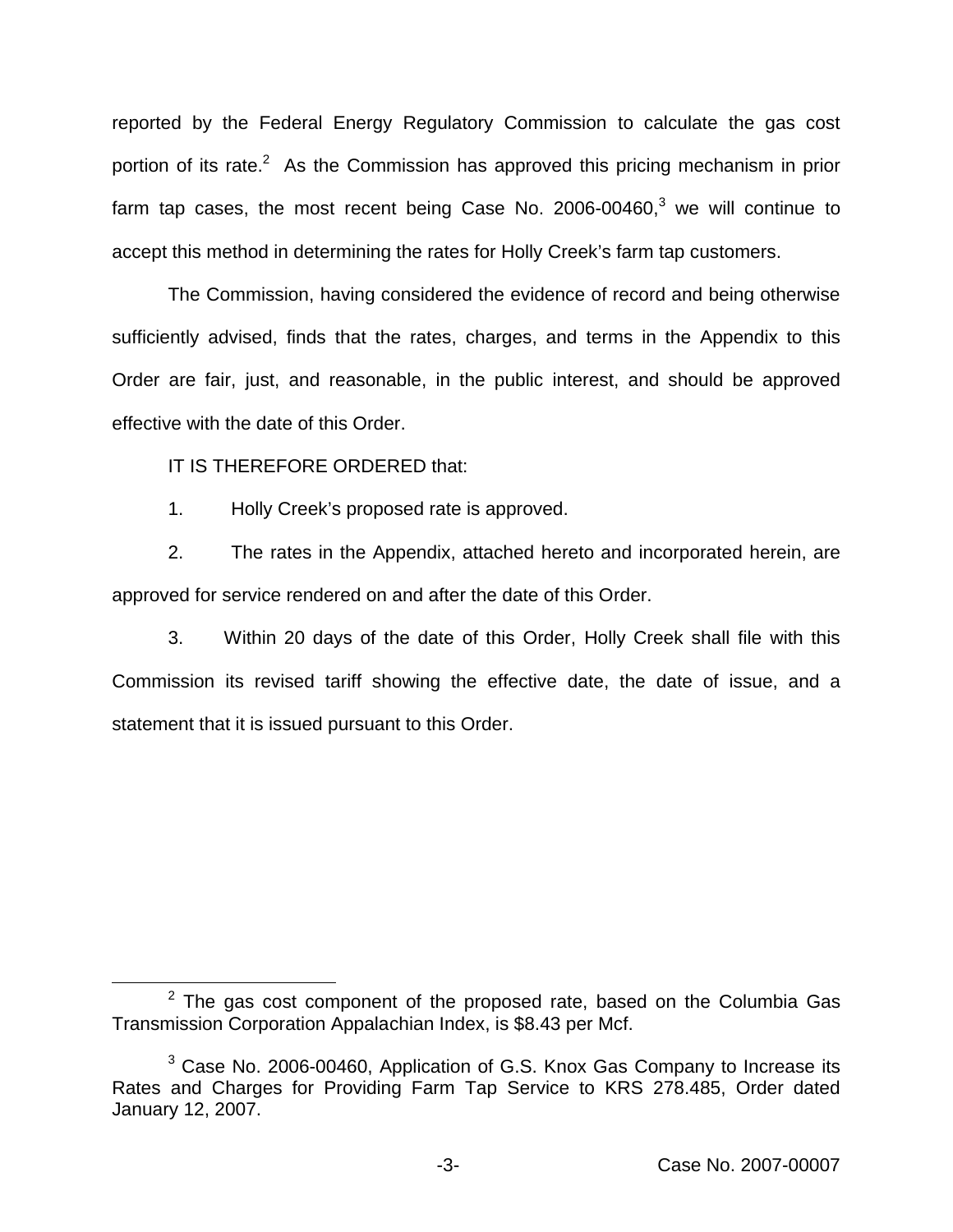Done at Frankfort, Kentucky, this 31<sup>st</sup> day of May, 2007.

By the Commission

ATTEST:

**Executive Director**